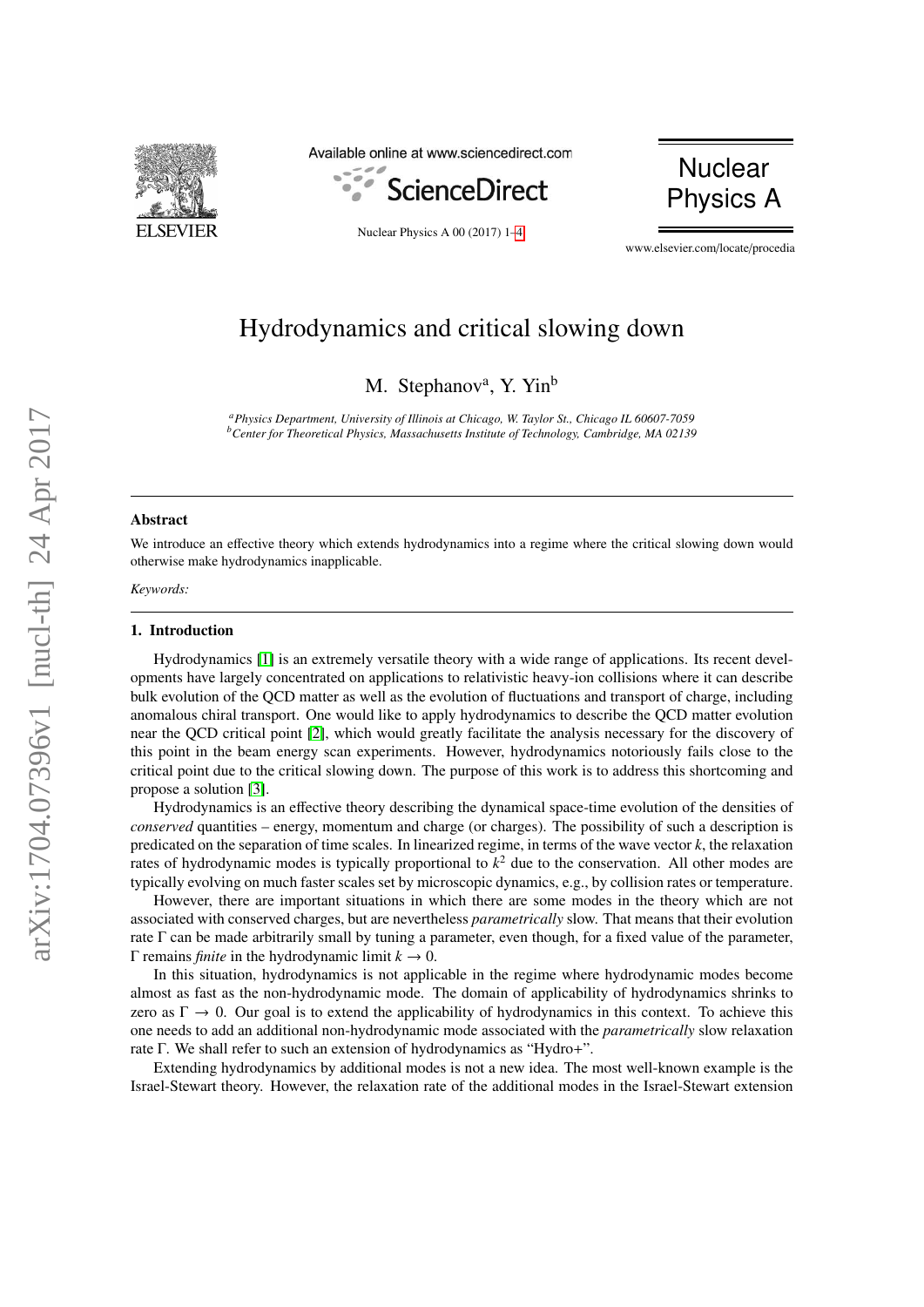of the hydrodynamics is on the order of the microscopic scale and is *not* parametrically small. As a result, there is no justification to include these microscopic modes and leave out others [\[4\]](#page-3-4). We wish to explore the situations in which such a parametric separation of scales between the additional slow mode and all the other microscopic fast modes makes Hydro+ a well-defined effective theory.

The two important examples of such additional parametric slowing down are: 1) The critical slowing down at the critical point; 2) The hydrodynamics of an axial or chiral charge whose conservation is violated explicitly by a small parameter, e.g., small quark mass. Both examples are of direct relevance to the study of the QCD phase diagram using heavy-ion collisions. In the case of the critical point dynamics, the parameter controlling the slow-down is the correlation length ξ: the characteristic rate of the relaxation to equilibrium is proportional to  $\xi^{-z}$ , with  $z \approx 3$  [\[5\]](#page-3-5), and can be arbitrarily small as  $\xi$  diverges near the critical point.<br>A direct indication that hydrodynamic approach breaks down near the critical point is the dive

A direct indication that hydrodynamic approach breaks down near the critical point is the divergence of the bulk viscosity  $\zeta$ , as  $\xi^{z-\alpha/\gamma}$ , or, in the approximation sufficient for our discussion,  $\xi^3$ . The gradient<br>expansion can be trusted for  $c, k \ll \zeta k^2/w$  which translates to the domain of applicability of hydr expansion can be trusted for  $c_s k \ll \zeta k^2/w$ , which translates to the domain of applicability of hydrodynamics  $k \ll c w/\zeta \approx \zeta^{-3}$ . Near the critical point this is much less than the inverse correlation length  $\zeta^{-1}$  let  $k \ll c_s w/\zeta \sim \xi^{-3}$ . Near the critical point this is much less than the inverse correlation length  $\xi^{-1}$ , let alone<br>the microscopic scale such as  $1/T$ the microscopic scale such as 1/*T*.

Such a situation is familiar in effective field theory. Integrating fields which are lighter than the scales we are interested in would lead to the breakdown of locality. To make effective theory *local* one needs to include all the light fields in the effective description. This is the essence of the Wilsonian paradigm.

Similarly, we can remove the divergent bulk viscosity coefficient and extend the applicability of hydrodynamics by augmenting it with an additional mode (or modes) whose relaxation rate vanishes as  $\xi^{-3}$ .

# 2. Hydro+

Now, to summarize, we are motivated to consider the following effective theory describing the evolution of conserved densities plus a non-hydrodynamic mode we shall call  $\phi$ . The most important ingredient of the theory is the non-equilibrium, or more precisely, quasi-equilibrium entropy *<sup>s</sup>*(ε, *<sup>n</sup>*, φ). The microscopic meaning of this quantity is, as usual, the logarithm of the number of the quantum states of the system with given values of  $\varepsilon$ , *n* as well as  $\phi$ . The derivatives of the entropy define thermodynamically conjugate quantities  $\beta$ ,  $\alpha$  and  $\pi$ :

$$
ds = \beta d\varepsilon - \alpha dn - \pi d\phi. \tag{1}
$$

While, due to conservation of energy and charge,  $\beta = 1/T$  and  $\alpha = \mu/T$  can take arbitrary values in equilibrium, the equilibrium value of  $\pi$  must be zero, since  $\phi$  is not a conserved quantity and will relax to its equilibrium value  $\phi_{eq}(\varepsilon, n)$ , which maximizes the entropy  $s(\varepsilon, n, \phi)$ . This relaxation is, however, parametrically slow and allows us, in a range of time scales, to consider quasi-equilibrium states characterized by  $\phi \neq \phi_{\text{eq}}$ , or  $\pi \neq 0$ .

The equations of motion in hydrodynamics, as usual, are the conservation equations for the stress-energy tensor and the 4-current:

$$
\partial_{\mu}T^{\mu\nu} = 0; \qquad \partial_{\mu}J^{\mu} = 0. \tag{2}
$$

Also as usual, to close the system we need to supplement these equations of motion with the constitutive equations

$$
T^{\mu\nu} = \varepsilon u^{\mu} u^{\nu} + \rho g^{\mu\nu}_{\perp} + \Delta T^{\mu\nu}; \qquad J^{\mu} = n u^{\mu} + \Delta J^{\mu}; \tag{3}
$$

(where  $g_{\perp}^{\mu\nu} = g^{\mu\nu} + u^{\mu}u^{\nu}$ ). The pressure p and the kinetic coefficients which appear in the gradient corrections  $\Delta T^{\mu\nu}$  and  $\Delta J^{\mu}$  are functions of the variables  $\varepsilon$ , *n* and  $\phi$ .<br>Finally Hydro+ must include an additional equation

Finally, Hydro+ must include an additional equation of motion for the additional mode  $\phi$ :

$$
(u \cdot \partial)\phi = -F_{\phi} - G_{\phi}(\partial \cdot u), \tag{4}
$$

where the thermodynamic restoring force  $F_{\phi}$  and the coefficient  $G_{\phi}$  are given by corresponding constitutive equations in terms of  $\varepsilon$ , *n* and  $\phi$  and their gradients.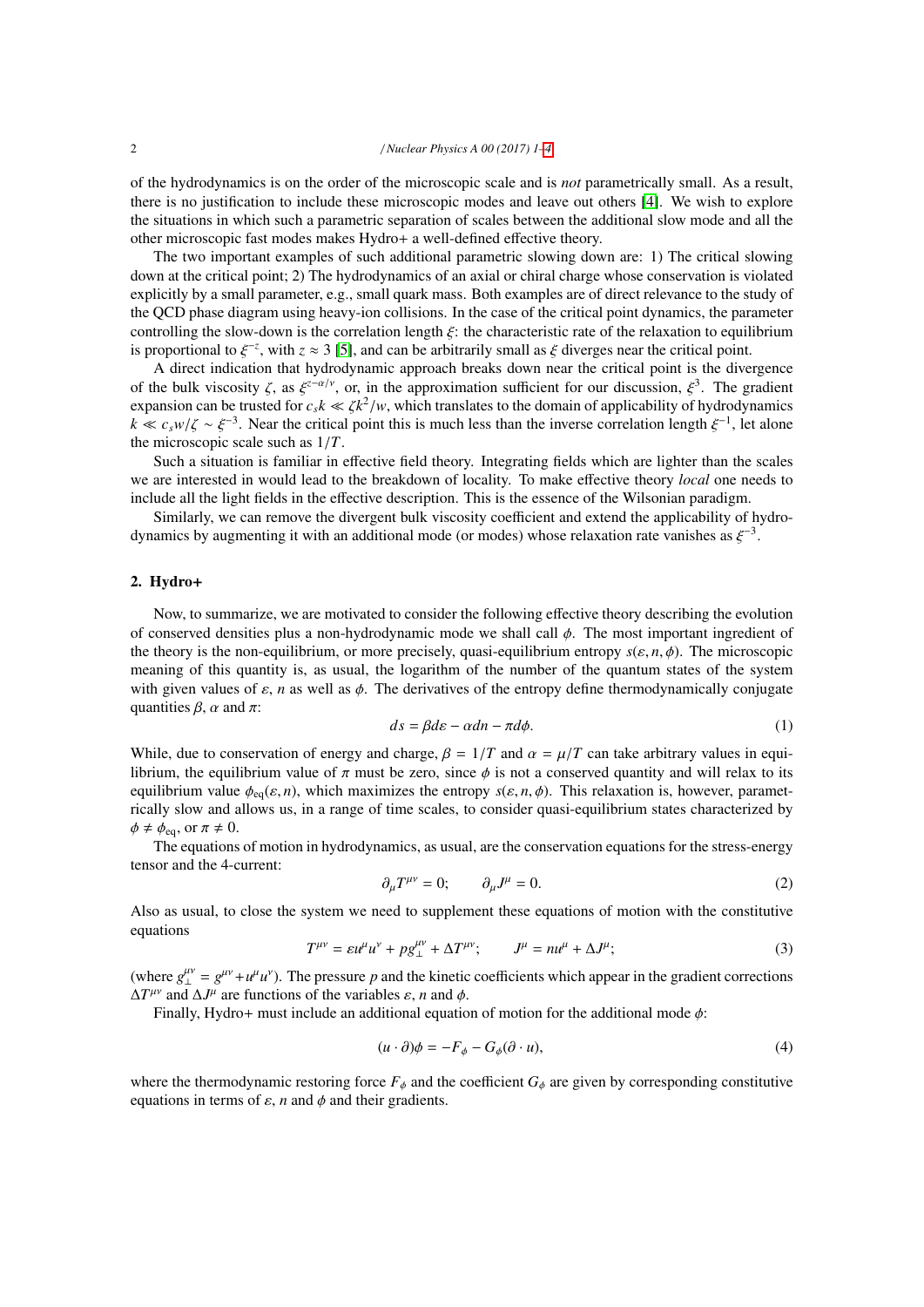

<span id="page-2-2"></span>Fig. 1. The spectrum of linearized Hydro+. The conventional hydrodynamics is valid in Regime I, for as long as the relaxation rate Γ is faster than the sound oscillation rate. The sound attenuation coefficient γ*L* ∼ ζ/*w* ∼  $c_s^2$ /Γ diverges as Γ → 0. In Regime II the sound<br>is the fastest mode and its attenuation rate is slower is the fastest mode and its attenuation rate is slower.

The second law of thermodynamics ∂ · *<sup>s</sup>* <sup>≥</sup> 0 imposes constraints on the constitutive equations. At the leading order (ideal hydrodynamics) it relates the pressure to the entropy and its derivatives:

<span id="page-2-0"></span>
$$
\beta p = s - \beta \varepsilon + \alpha n + \pi G_{\phi}.\tag{5}
$$

At the lowest nontrivial order in gradients one finds that constitutive equations must have the form

$$
\Delta J_{\mu} = -(\lambda \partial_{\mu} \alpha + \lambda_{\alpha \pi} \partial_{\mu} \pi); \tag{6}
$$

$$
F_{\phi} = \gamma_{\pi}\pi - \partial_{\perp} \cdot (\lambda_{\pi\pi}\partial \pi + \lambda_{\alpha\pi}\partial \alpha); \tag{7}
$$

<span id="page-2-1"></span>
$$
\Delta T^{\mu\nu} = -\eta \sigma^{\mu\nu} + \zeta^* g^{\mu\nu}_{\perp}(\partial \cdot u)
$$
 (8)

where the coefficients  $\gamma$ ,  $\lambda$  and  $\lambda_{\pi\pi}$  as well as the determinant  $\lambda \lambda_{\pi\pi} - \lambda_{\alpha\pi}^2$  must be non-negative, and so must<br>the viscosities *n* and  $\zeta^*$ the viscosities  $\eta$  and  $\zeta^*$ .<br>Further constraints

Further constraints on the parameters can be obtained using microscopic derivation of this effective theory, and depend on the underlying theory that Hydro+ is describing. For example, if  $\phi$  is the axial charge density, the parameter  $G_{\phi}$  equals  $\phi$  and in Eq. [\(5\)](#page-2-0) we recover a familiar expression for the pressure as a Legendre transform of the entropy. Parity may also forbid mixing of axial and vector charges, thus, e.g.,  $\lambda_{\alpha\pi} = 0$ . On the other hand, in the case of the critical point, we find  $G_{\phi} = 0$ . We also find that the coefficients  $\lambda_{ij}$  are subject to additional constraints.

The advantage of Hydro+ is that there are no anomalously large kinetic coefficients which could lead to the breakdown of the gradient expansion at the scale below  $k \sim \xi^{-1}$ . Most importantly, the "bare" bulk<br>viscosity coefficient  $\zeta^*$  in Eq. (8) does not diverge as  $\Gamma \to 0$ viscosity coefficient  $\zeta^*$  in Eq. [\(8\)](#page-2-1) does not diverge as  $\Gamma \to 0$ .

# 3. Linearized Hydro+

To understand the dynamics and interplay of scales in Hydro+ better it is useful to consider the spectrum of linearized perturbations around equilibrium. Figure [1](#page-2-2) summarizes the results.

As a function of the wave number *k* one can identify several regimes:

Regime I, or proper hydrodynamic regime. The relaxation rate of the slow mode  $\phi$  is parametrically faster than that of all hydrodynamic modes (sound and diffusion). The mode effectively decouples, but as a consequence, the damping coefficient of the sound mode  $\gamma_L \approx \zeta/(2w) \sim c_s^2/\Gamma$  is divergent when  $\Gamma \to 0$ . The ordinary hydrodynamic regime breaks down at  $k \sim \Gamma/c \approx \xi^{-3}$  when the damping rate of the sound is of the ordinary hydrodynamic regime breaks down at  $k \sim \Gamma/c_s \sim \xi^{-3}$  when the damping rate of the sound is of the order of the order of the relaxation rate  $\Gamma$  (see Fig. 1) order of the sound frequency and of the order of the relaxation rate  $\Gamma$  (see Fig. [1\)](#page-2-2).